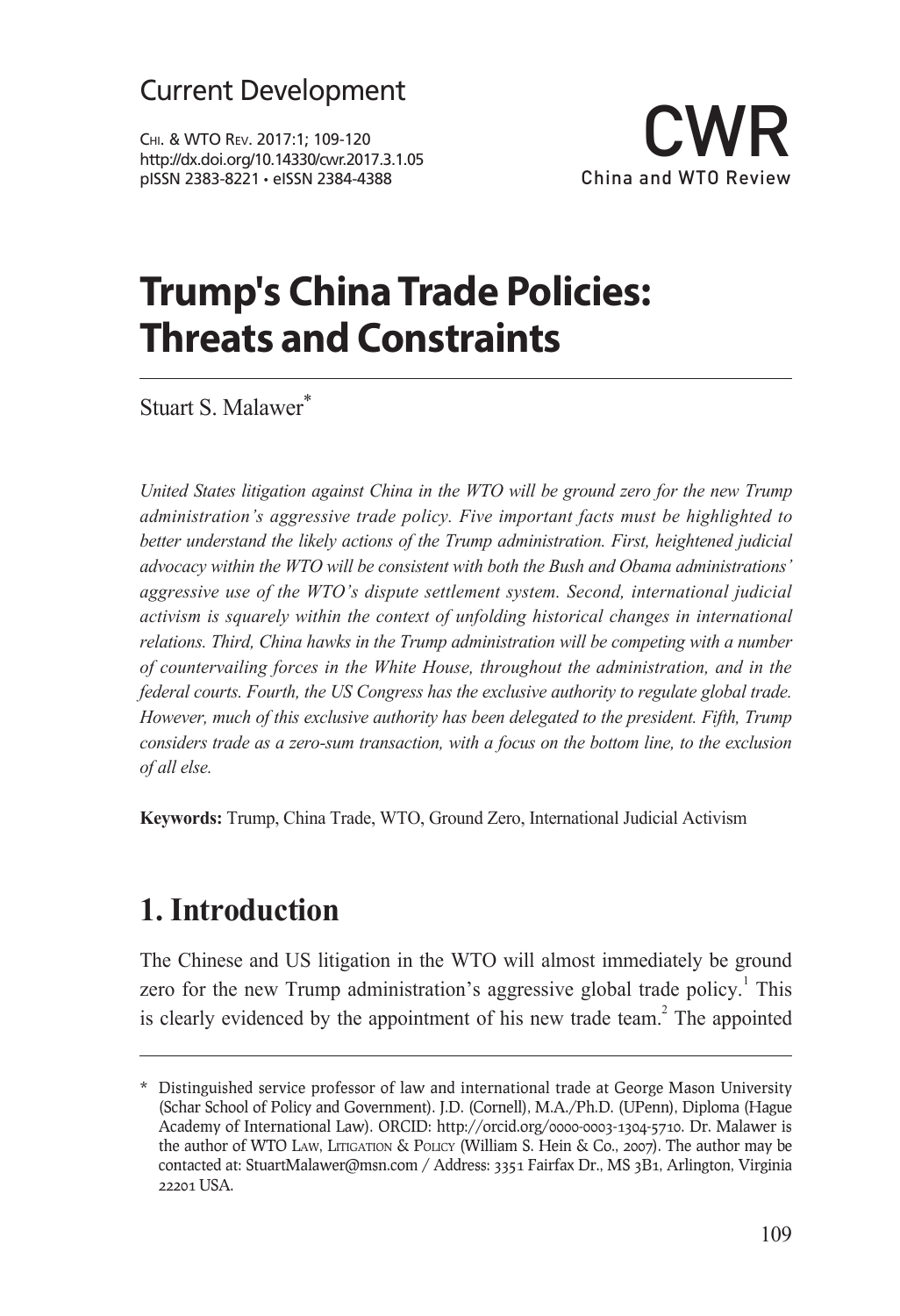team members include a harsh China trade critic and a leading protectionist trade lawyer. A recent editorial in The Wall Street Journal stated: "The Presidentelect has assembled the most antitrade team of presidential policy advisers since the 1920s."<sup>3</sup>

Peter Navarro, a little-known business professor, has been a most vociferous critic of China's trade practices. He will be serving in the White House as the director of the new National Trade Council. He recently declared the WTO rules as biased and grossly unfair.<sup>4</sup> Robert Lighthizer has been a leading lawyer in bringing domestic trade actions against steel imports for years and has also been a bitter critic of China. He will be the new US Trade Representative. Both seem to be the alter ego of US President Trump, who appears to be itching for a trade war<sup>5</sup> and disdains multilateral treaties.<sup>6</sup>

Trump has clearly elevated trade to a top priority in the new White House, reflecting the critical role of trade in the presidential election, during which millions of those who felt marginalized by globalization and resented it, particularly in the Rust Belt, supported  $\lim_{n \to \infty}$  This resentment is central to the wave of populist nationalism raging against the globalization that is sweeping a number of countries.<sup>8</sup>

Decision-making concerning trade in the White House will involve much more than trade, however. It will also fall within the broader context of other international and domestic political, economic, investment, and security concerns. Yet, trade transactions and their impact within the US are of central concern for Trump. This has been the case ever since Trump's opposition to Japan's economic takeover of trophy US real estate in the 1980s. A political commentator recently noted: "Trump has a long-standing, consistent view on US trade with the rest of the world: They are winning and we are losing."<sup>9</sup>

The primacy purpose of this research is to analyze the grounds for the new Trump administration's aggressive China trade policy. In this paper, five important facts will be addressed.

#### **2. Five Important Facts**

Five important and often-overlooked facts must be highlighted to better understand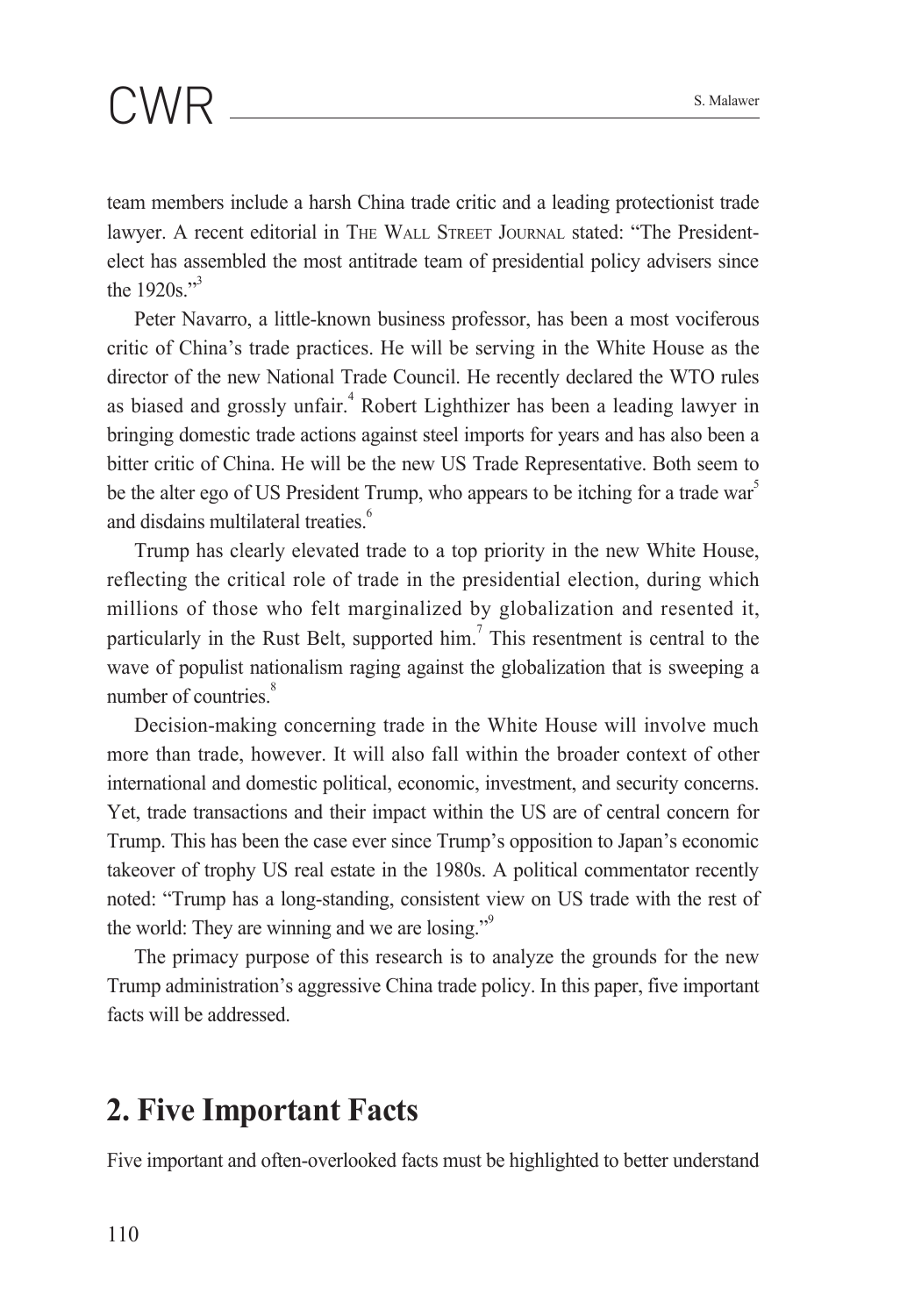the likely actions of the new Trump administration toward China and trade.

First, heightened judicial advocacy within the WTO, if chosen as an early policy, will, in fact, be consistent with both the Bush and Obama administrations' aggressive use of the WTO's dispute settlement system against China. The Obama administration brought 16 WTO cases against China out of a total of 26 enforcement cases over eight years, $10$  vastly more than it brought against any other country. The most recent case, involving subsidies to the aluminum industry, occurred just two weeks before former US President Obama's leaving office.<sup>11</sup> This occurred shortly after the Obama administration filed yet another case against China over its tariff rate quotas for agricultural imports.<sup>12</sup> The Obama administration continued its unrelenting trade enforcement actions in the WTO by filing its last case, which was against Canada and concerned restrictions on the import of US wine, two days before President Trump's inauguration.<sup>13</sup>

The Trump administration will likely bring newer cases to the WTO. However, these may very well be accompanied by greater bluster and numerous tweets. It is important to note that the Obama administration never questioned the fairness or bias of WTO rules. This criticism should now be expected by the new Trump administration. In fact, the filing of the most recent case by China against the US concerning the failure of the US to grant China "market economy status" prior to Trump's inauguration may be viewed as a preemptive action against the incoming Trump administration.<sup>14</sup>

Second, this international judicial activism and larger trade and political confrontation with China are squarely within the context of two still-unfolding historical changes in international relations:<sup>15</sup> The first change is the growing global resistance to freewheeling and Western-driven globalization. The second is the slowly dissolving 'Pax Americana,' which led to the creation of multilateral institutions and global trade rules that have been in place since World War II. The first change certainly contributed to Trump's presidential victory. The second change seems to be ushering in a more virulent form of power politics and an extreme national interest approach to foreign affairs.

A well-known observer noted, "But some things may be emerging from the fog. Trump is not interested in the rules-based international order the United States has spent the last seven decades building and defending. His foreign policy will be transactional."<sup>16</sup> After Trump's inaugural address, another well-known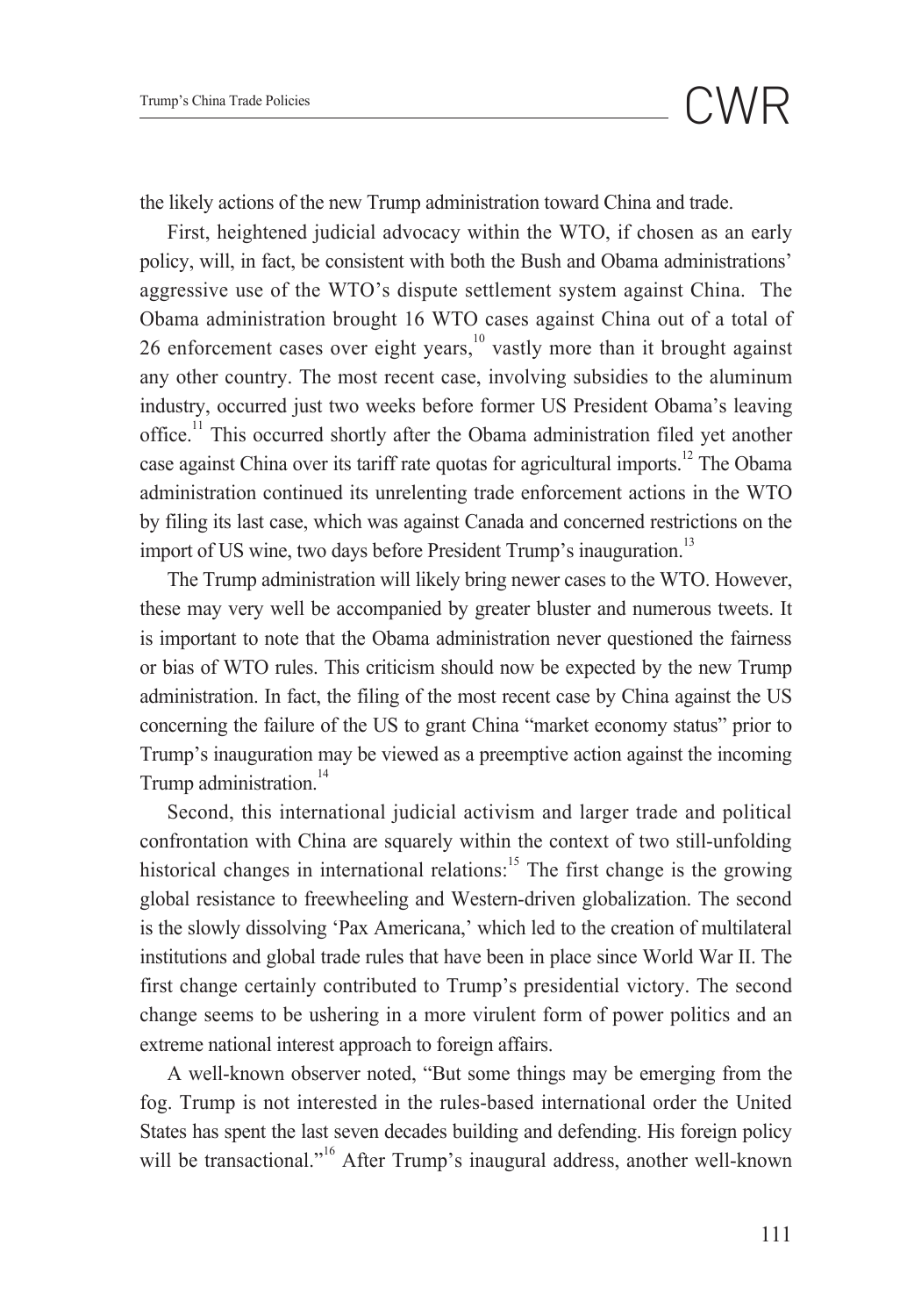commentator observed: "The rest of the world should be on notice. Mr. Trump intends to rip up the US created global order …. His presidency will mark a new era of trade protectionism."<sup>17</sup>

Third, although trade will be clearly elevated to a prominent place in a protectionist president's White House agenda, the China hawks will be competing with a significant number of countervailing forces in the White House itself, throughout the administration, $18$  and in the federal courts.

In particular, economic advisers in the White House's Council of Economic Advisers, have traditionally taken a mainstream approach to trade. Political appointees in the administration (*e.g*., former ExxonMobil CEO and Secretary of State Rex Tillerson and former president of Goldman Sachs and director of the National Economic Council Gary Cohn) have a more business-related and pragmatic view of trade. The same can be said for the new Secretary of the Treasury Steve Mnuchin, a hedge fund CEO, regarding international investments. (The incoming administration has not focused on the issue of Chinese investment in the US even though foreign investment often leads to more employment and exports.<sup>19</sup>) Secretary of Commerce Wilbur Mills, a billionaire, corporate investor, and strident critic of China's trade policies, $^{20}$  favors the tough enforcement of existing rules.<sup>21</sup> Newly named Ambassador to China Terry Branstad is a former Iowa state governor who supports greater state agricultural exports to  $China<sup>22</sup>$  and former Governor of Georgia Sonny Purdue, the new Secretary of Agriculture, also favors agricultural exports.<sup>23</sup>

By definition, national security advisers view trade in a broader context rather than only as a business transaction or aggregate economic data. They will undoubtedly focus on the geopolitical and geostrategic implications of trade relations. Most importantly, a US Congress controlled by the more traditional free-trade Republicans, who have supported multilateral trade agreements and the US multinational corporations doing business and investing in China, will offer a strong counterweight to a hyper-aggressive trade policy with China bordering on protectionism and mercantilism.

 It is extremely important not to underestimate the role of federal courts to review executive actions even when they have foreign policy and trade implications. The well-known case of *Youngstown Sheet & Tube v. Sayer* (1952) declared presidential actions unconstitutional when they are outside of the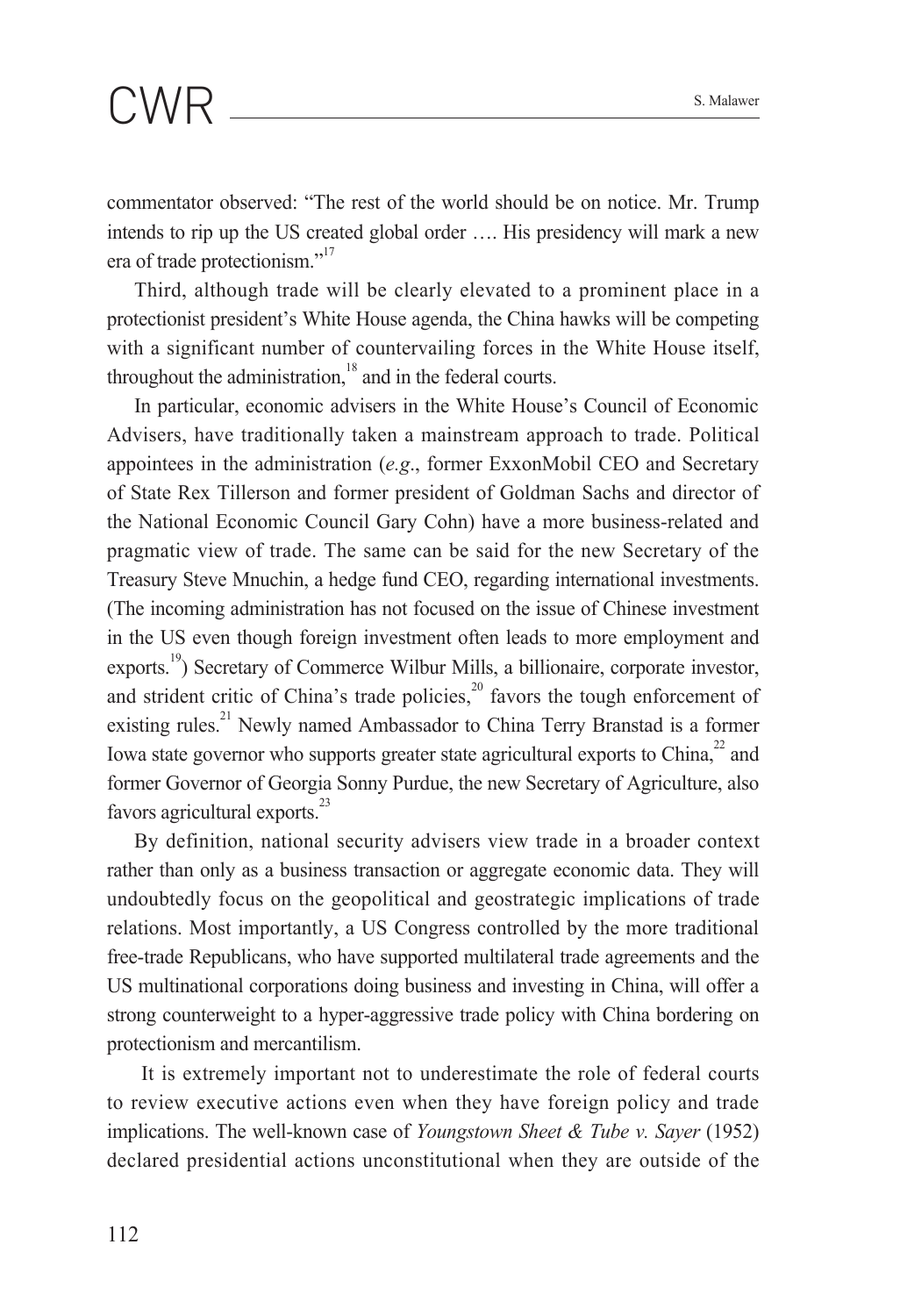president's authority and are contrary to existing legislation.<sup>24</sup> The federal courts may well be the last but best defense against a broad range of Trump's policies. President Trump will also find that a number of state and cities dependent on trade, as well as large segments of corporate America, will restrain him and resist implementation of protectionist policies.

Fourth, the US Congress has the exclusive authority to regulate global commerce and trade. This is under Article 1, section 8, clause 3 of the US Constitution. However, much of this exclusive authority has been delegated to the president over the years.<sup>25</sup> Such trade power is unlike the foreign affairs power of the president under the US Constitution, which gives the president primary responsibility and broad inherent authority as the 'sole organ' of the nation in foreign affairs and as the 'sole representative' with foreign nations.<sup>26</sup> The trade power of the president, principally to negotiate trade agreements and to enforce them, is much more limited. The president has no inherent authority in the international trade arena. However, the president does have the authority to withdraw from treaty negotiations and authority related to settlement of international claims based on his broad powers in foreign affairs.

A number of congressional statutes allow for presidential actions imposing trade measures and trade sanctions.<sup>27</sup> Some may or may not give President Trump scant authority to do what he promised during the campaign, such as imposing higher tariffs or a border adjustment tax, or declaring China as a currency manipulator.<sup>28</sup> 'Fast-Track' authority allows the president to commence new trade negotiations. However, these statutes require specific administrative and procedural requirements. They must be followed, although the US Congress can change them.

One must keep in mind that the US' actions are subject to review by the WTO's dispute settlement system regarding its consistency with international obligations. This includes tax proposals linked to trade. *E.g*., two observers recently noted that "(A)n across-the-border-tariff could put the US at odds with WTO rules, opening up the US to retaliatory measures from China."<sup>29</sup>

One additional point that is often overlooked is that presidents, under their treaty power, can terminate a treaty or executive agreement at any time, regardless of whether there is a termination clause in the agreement or whether this would violate international obligations. Needless to say, this power has great disruptive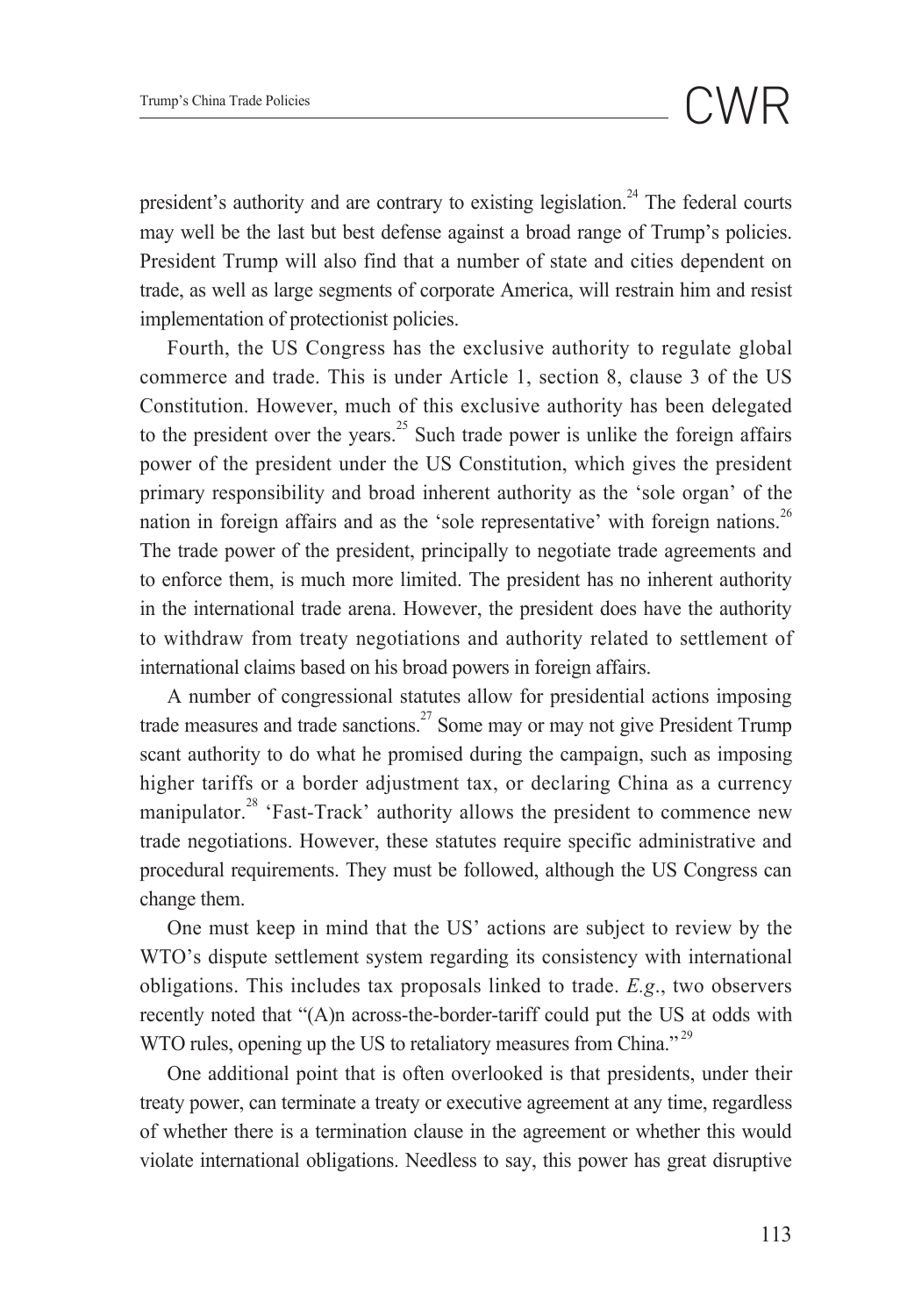potential if Trump were to utilize it to withdraw from either NAFTA or the WTO.

Fifth, Trump's view of international relations is primarily connected to his views toward international trade. A noted economic expert stated, "Trump has his own ideas about weakening the international order. His chosen field is trade."<sup>30</sup> Specifically, Trump's view of trade has been informed by his education at the Wharton School that probably did not include courses in international trade or international law, his career in real estate, and his experience of living through the 1980s, when Japan was buying one trophy building after another in the US, including in his hometown of New York.

Trump considers trade as a zero-sum transaction, $31$  with a focus on the bottom line, to the exclusion of all else. His views mirror the protectionist and mercantilist ones of former US President Hoover, who led the US into the Great Depression. To an extent, they even mirror those of China today. Beyond these limited views of the business nature of trade, Trump displays no grand strategy at all, espousing only bilateral deal-making.

#### **3. Conclusion**

On President Trump's first full workday at the White House, he signed an executive memorandum requesting that the US trade representative formally withdraws the US from the Trans-Pacific Partnership and its negotiations.<sup>32</sup> This was done a week later by a letter to the signatories of the TPP.<sup>33</sup> This withdrawal was primarily a symbolic move, as the TPP had no chance of congressional approval. The New York Times reported this and stated:

President Trump upended America's traditional, bipartisan trade policy … and declared an end to the era of multinational trade agreements that defined global economics for decades <sup>34</sup>

The New York Times declared in an editorial that "President Trump seems intent on starting a trade war." It went on to state that countries "would file cases against the United States at the World Trade Organization, which has power to authorize retaliatory tariffs on American products, potentially hurting exporters like Boeing,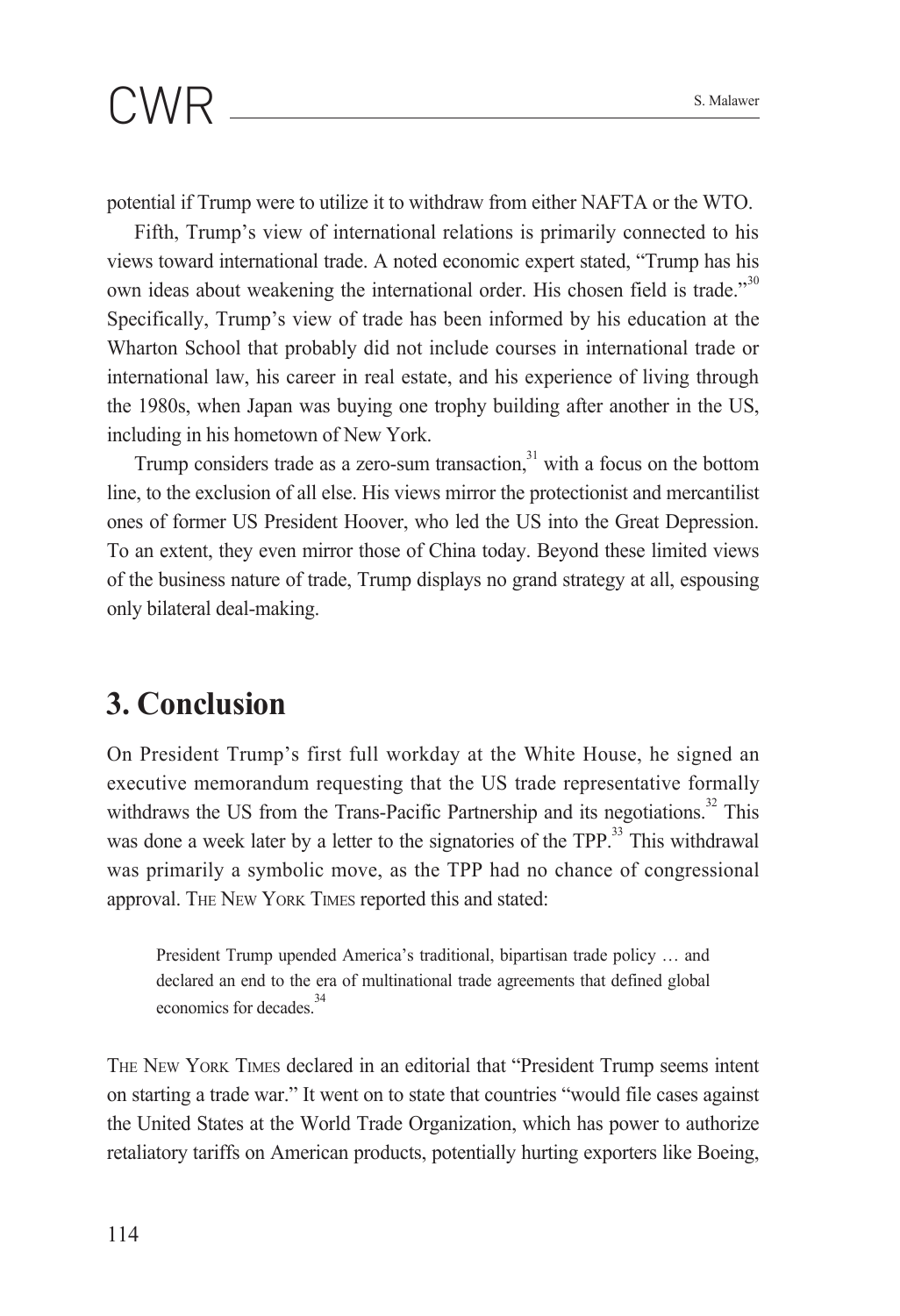General Electric and farmers in the Midwest."<sup>35</sup> Trump's withdrawal from the TPP totally ignored larger geostrategic and geopolitical dimensions.<sup>36</sup>

Trump's actions and pronouncements raise the question, what is the future of US trade relations? It is difficult to say precisely, but we have a good idea: It is not good! Just get ready for some rocky times.

The president has broad delegated authority from the US Congress to take a range of actions. He will most certainly attempt to enforce some of his views through the WTO. The former WTO Appellate Body member from the US declared: "The real battle would come in Geneva, in international lawsuits before the judges of the World Trade Organization."<sup>37</sup> Whether he will be successful is another story, and whether he will accept adverse decisions is also another matter. Failure to do so would certainly upend the global trading order.<sup>38</sup> The trade battle within the administration and the courts will not be a simple one; it will undoubtedly be messy.

Many countries are involved in trade and economic diplomacy. On top of all of this, we have a changing global environment in terms of declining support for global engagement, along with the rise of new trading powers. Whether Trump decides to terminate agreements unilaterally or to demand renegotiation will depend on whether he transcends his narrow view of trade and grows while in office, or if he continues to weaponize trade for narrow domestic interests and as a means of pressuring countries to mold their foreign policies to the will of the new administration.

 Trump's inaugural speech on January 20, 2017, extolling extreme nationalistic and protectionist themes, $39$  is not encouraging:

From this day forward, it's going to be only America first, America first. Every decision on trade, on taxes, on immigration, on foreign affairs will be made to benefit American workers and American families. We must protect our borders from the ravages of other countries making our products, stealing our companies and destroying our jobs.<sup>40</sup>

These remarks are particularly discouraging and ominous when contrasted to those of China's President XI at the recently concluded Davos conference.

There was a time when China also had doubts about economic globalization, and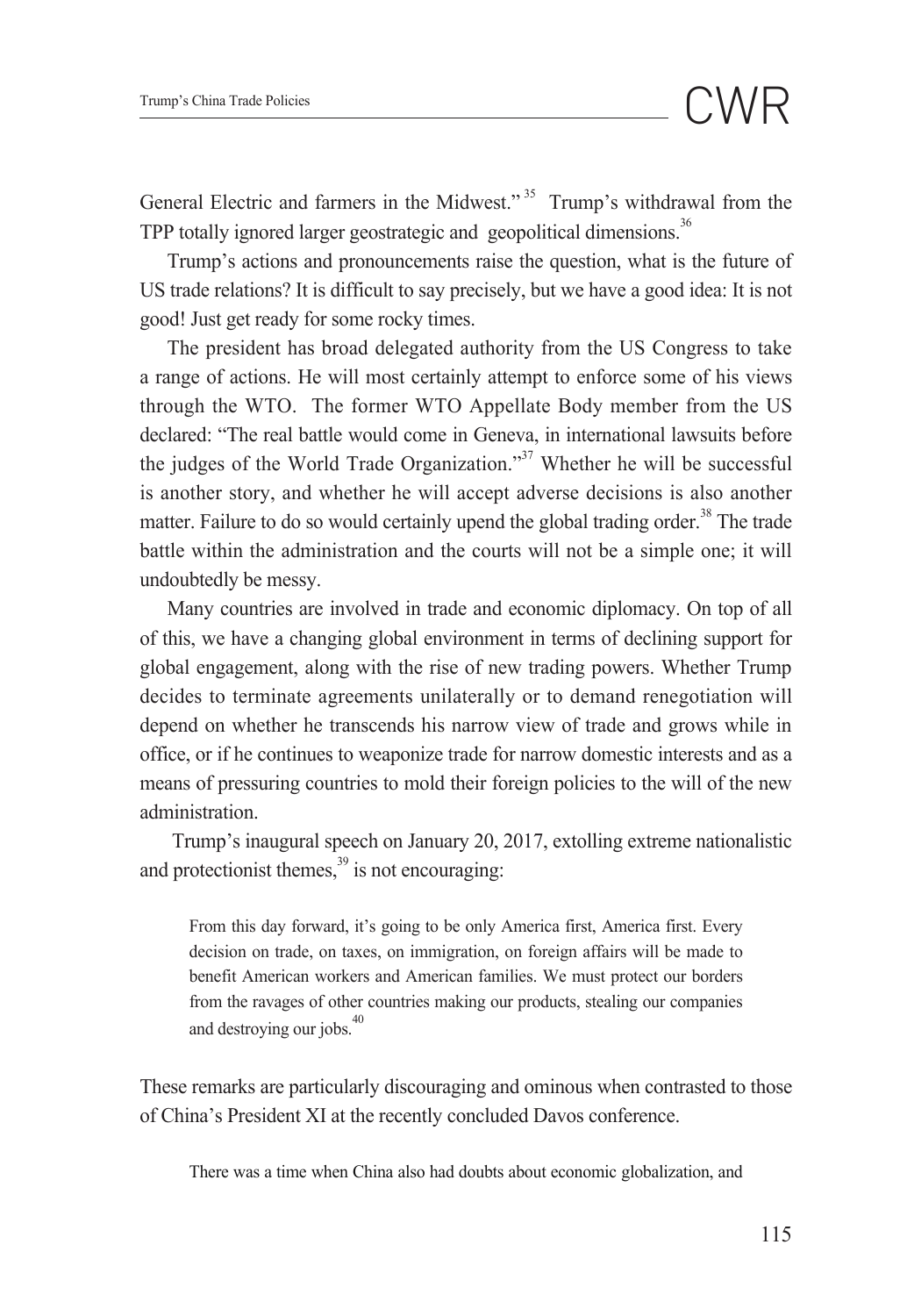

was not sure whether it should join the World Trade Organization. But we came to the conclusion that integration into the global economy is a historical trend.<sup>41</sup>

The best hope for the future is that China and the US do not decide to play chicken in their trade relations in this Chinese Year of the Rooster.

#### **References**

- 1. This is along with other actions focusing on China, such as initiating domestic trade remedy proceedings regarding steel imports, a renewed emphasis on semiconductors, and the imposition of new taxes and tariffs. *See* S. Donnan, *New Team Backs Stance on China Semiconductors*, Fin. Times, Jan. 20, 2017, *available at* https://www.ft.com/content/ bca04dfe-de67-11e6-9d7c-be108f1c1dce https://www.ft.com/content/bca04dfe-de67-11e6- 9d7c-be108f1c1dce (last visited on Feb. 5, 2017).
- 2. S. Donnan & S. Fleming, *Trump's Troops Prepare the Ground for Trade Battles*, Fin. Times, Jan. 6, 2017, *available at*https://www.ft.com/content/9892b7ae-d2f9-11e6-9341- 7393bb2e1b51. *See also* B. Appelbaum, *Trump Signals Readiness for Battle over Trade*, N.Y. Times, Jan. 4, 2017, *available at* https://www.nytimes.com/2017/01/03/us/politics/trumprobert-lighthizer-trade-mexico.html?\_r=0; N. Timiraos, D. Benoit & D. Peletta, *Trump's New Appointments Shake Up Trade, Regulation*, Wall St. J., Dec. 1, 2016, *available at* https://www.wsj.com/articles/trump-names-pete-navarro-to-head-house-national-tradecouncil-1482353955 (all last visited on Feb. 5, 2017).
- 3. Editorial, *Trump's Antitrade Warriors*, Wall St. J., Jan. 17, 2017, *available at* https://www. wsj.com/articles/trumps-antitrade-warriors-1484609800. "But his choice of advisers makes it clear that strict enforcement of trade rules, including with import barriers, is on the table." *See* W. Mauldin, *Trade is First in Firing Line*, Wall St. J., Jan. 17, 2017, *available at* https://www.wsj.com/articles/donald-trumps-trade-picks-point-to-confrontation-1484560817 (all last visited on Feb. 5, 2017).
- 4. S. Donnan, *US Trade Chief Drives Supply Chain Switch*, Fin. Times, Feb. 1, 2017, *available at*https://www.ft.com/content/8dc63502-e7c7-11e6-893c-082c54a7f539 (last visited on Feb. 5, 2017).
- 5. E. Porter, *A Trade War against China Might Be a Fight Trump Couldn't Win*, N.Y. Times, Nov. 23, 2016, *available at* https://www.nytimes.com/2016/11/22/business/a-trade-waragainst-china-might-be-a-fight-trump-couldnt-win.html?  $r=0$  (last visited on Feb. 5, 2017).
- 6. M. Fisher, *Trump Prepares Orders Aiming at Global Funding and Treaties*, N.Y. Times, Jan. 25, 2017, *available* https://www.nytimes.com/2017/01/25/us/politics/united-nationstrump-administration.html?\_r=0. *See also* Explanatory Statement – Moratorium on New Multilateral Treaties (Draft), *available at* http://us-global-law.net/images/Trump.Treaty\_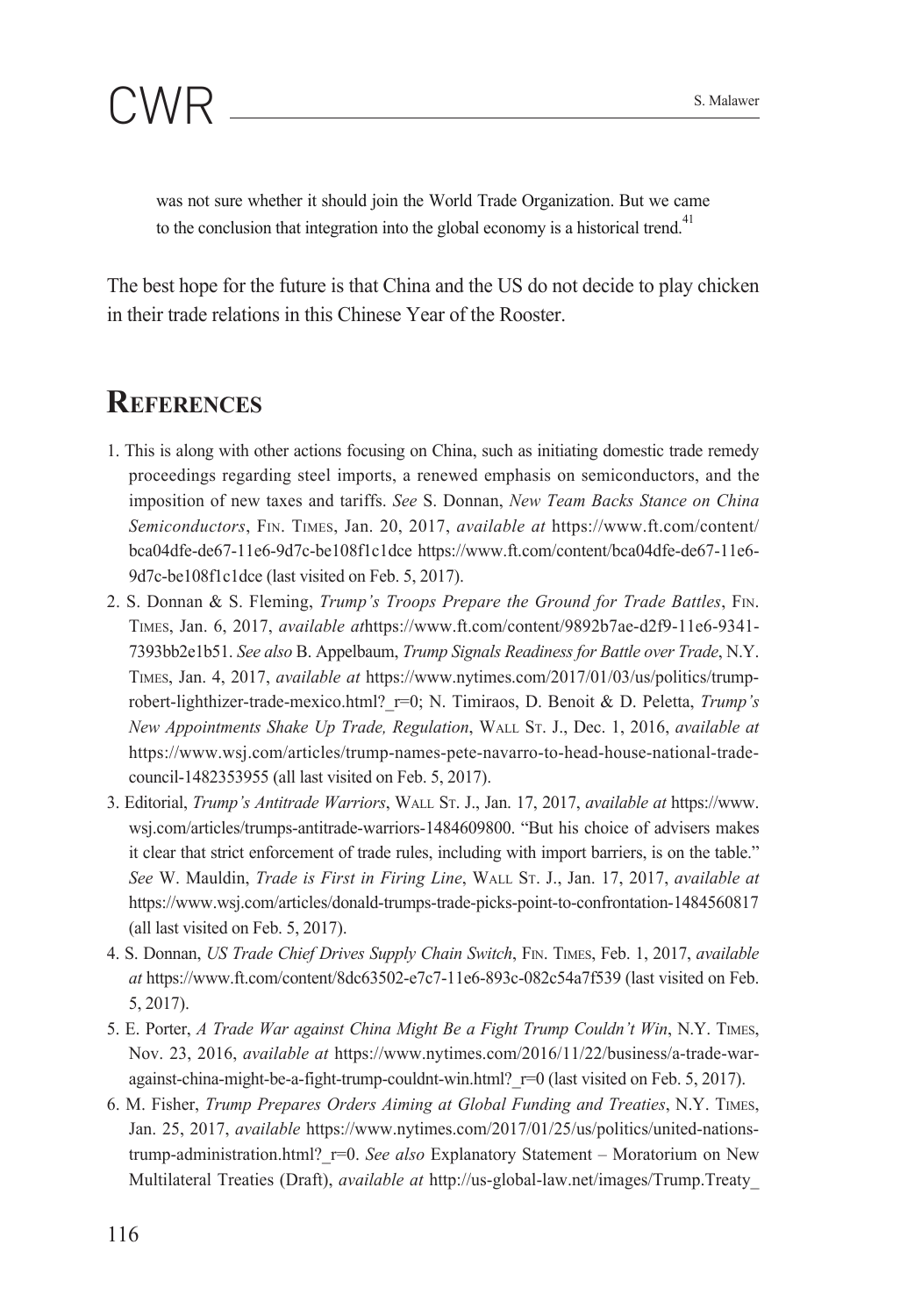Exec. Order 1.27.17 .pdf (all last visited on Feb. 5, 2017).

- 7. Editorial, *Donald Trump's Victory Challenges the Global Liberal Order*, Fin. Times, Nov. 10, 2016, *available at* https://www.ft.com/content/a4669844-a643-11e6-8b69- 02899e8bd9d1(last visited on Feb. 5, 2017).
- 8. F. Fukuyama, *US against the World? Trump's America and the New Global Order*, Fin. Times, Nov. 12, 2016, *available at* https://www.ft.com/content/6a43cf54-a75d-11e6-8b69- 02899e8bd9d1. *See also* G. Seib, *The World Order in Flux*, Wall St. J., Dec. 20, 2016, *available at* http://www.wsj.com/graphics/year-in-review-2016 (all last visited on Feb. 5, 2017).
- 9. E. Alden, The Roots of Trump's Trade Rage, Politico, Jan. 16, 2017, *available at*/ http:// www.politico.com/magazine/story/2017/01/the-roots-of-trumps-trade-rage-214639 (last visited on Feb. 5, 2017).
- 10. United States Challenges Canadian Trade Measures That Discriminate against Wine, USTR Press Release, Jan. 18, 2017, *available at* https://ustr.gov/about-us/policy-offices/ press-office/press-releases/2017/january/Challenges\_Canadian\_Trade\_Measures\_That\_ Discriminate Against US Wine(last visited on Feb. 5, 2017).
- 11. Obama Administration Files WTO Complaint on China's Subsidies to Aluminum Producers, USTR News, Jan. 12, 2017, *available at* https://ustr.gov/about-us/policy-offices/pressoffice/press-releases/2017/january/Obama-Administration-Files-WTO-Complaint-China-Aluminum (last visited on Feb. 5, 2017).
- 12. United States Challenges Chinese Grain Tariff Rate Quotas for Rice, Wheat, and Corn, USTR Press Release, Dec. 15, 2016, *available at* https://ustr.gov/about-us/policy-offices/ press-office/press-releases/2016/december/united-states-challenges-chinese (last visited on Feb. 5, 2017).
- 13. United States Challenges Canadian Trade Measures That Discriminate against Wine, USTR Press Release, Jan. 18, 2017, *available at* https://ustr.gov/about-us/policy-offices/ press-office/press-releases/2017/january/Challenges\_Canadian\_Trade\_Measures\_That\_ Discriminate Against US Wine (last visited on Feb. 5, 2017).
- 14. China Files WTO Complaint against the US, EU over Price Comparison Methodologies, WTO News, Dec. 12, 2016, *available at* https://www.wto.org/english/news\_e/news16\_ e/ds515\_516rfc\_12dec16\_e.htm*. See also United States - Measures Related to Price Comparison Methodologies*, WTO Doc. DS 515 (Request for Consultation on December 12, 2016), *available at* https://docs.wto.org/dol2fe/Pages/FE\_Search/FE\_S\_S009-DP.aspx? language=E&CatalogueIdList=233337&CurrentCatalogueIdIndex=0&FullTextHash=&Ha sEnglishRecord=True&HasFrenchRecord=True&HasSpanishRecord=True (all last visited on Feb. 5, 2017).
- 15. M. Wolf, The March to World Disorder, Fin. Times, Jan. 6, 2017, *available at* https://www. ft.com/content/ef13e61a-ccec-11e6-b8ce-b9c03770f8b1 (last visited on Feb. 5, 2017).
- 16. R. Cohen, *Pax Americana is Over*, N.Y. Times, Dec. 17, 2016, *available at* https://www.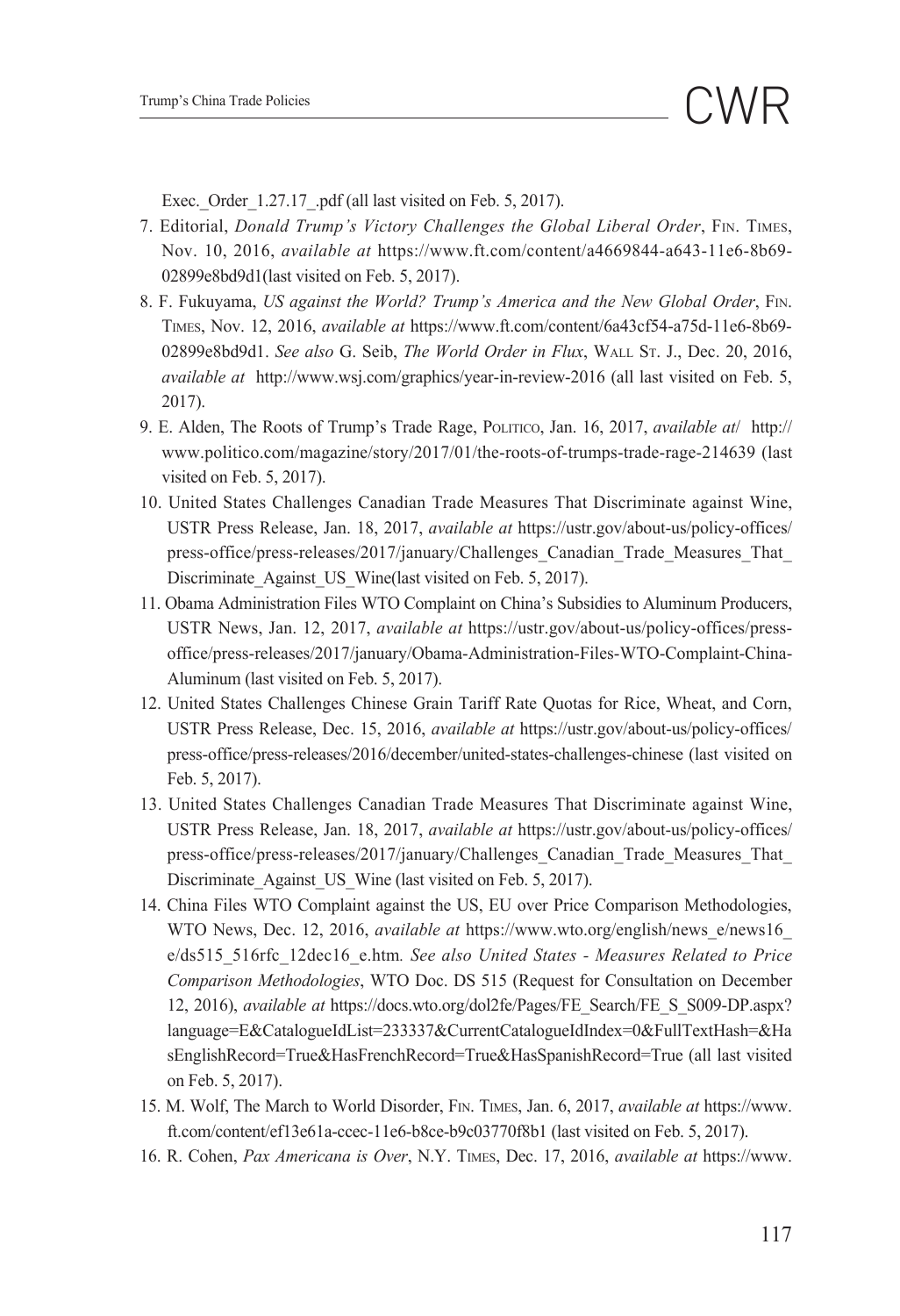nytimes.com/2016/12/16/opinion/trumps-chinese-foreign-policy.html (last visited on Feb. 5, 2017).

- 17. E. Luce, *President Signals Demise of US-Created Global Order*, Fin. Times, Jan. 21, 2016, *available at* https://webcache.googleusercontent.com/search?q=cache:Mff84IZuVbsJ:htt ps://www.ft.com/content/18faf0a6-b251-11e6-a37c-f4a01f1b0fa1+&cd=1&hl=en&ct=clnk &gl=us (last visited on Feb. 5, 2017).
- 18. N. Timiraos, *Divisions Lurk on Economic Team*, Wall St. J., Jan. 10, 2017, *available at* https://www.wsj.com/articles/trump-picks-set-economic-policy-on-unpredictablecourse-1483985065. *See also* D. Nakamura, *Trump's Trade Advisers Could Compete for Influence*, Wash. Post, Jan. 4, 2017, *available at* https://www.washingtonpost.com/politics/ trumps-trade-advisers-could-compete-for-influence/2017/01/03/2d048adc-d1f3-11e6-9cb0- 54ab630851e8\_story.html?utm\_term=.e573ff851c6c (all last visited on Feb. 5, 2017).
- 19. "Some members of Congress have been clamoring for changes to the way the Committee on Foreign Investment in the US scrutinizes deals and are calling for a broadening of its now relatively narrow national security-focused mandate." *See* S. Donnan, *Surge in Chinese Corporate Investment into the US*, Fin. Times, Jan. 3, 2017, *available at* https://webcache. googleusercontent.com/search?q=cache:5pxGbwshHN0J:https://www.ft.com/content/ b0cc57c8-d09f-11e6-9341-7393bb2e1b51+&cd=1&hl=en&ct=clnk&gl=us (last visited on Feb. 5, 2017).
- 20. S. Donnan, *Ross Steps up anti-Beijing Rhetoric Adding to Fears of a China Trade War*, Fin. Times, Jan. 19, 2017, *available at* https://www.businessdayonline.com/ross-steps-antibeijing-rhetoric-adding-fears-china-trade-war (last visited on Feb. 5, 2017).
- 21. W. Mauldin & B. Leubsdorf, *Ross Previews Trade Policy*, Wall St. J., Jan. 19, 2017, *available at* https://www.wsj.com/articles/commerce-secretary-nominee-wilbur-ross-set-forconfirmation-hearing-1484735400 (last visited on Feb. 5, 2017).
- 22. B. Appelbaum & Terry Branstad, *Iowa Governor, Is Trump's Pick as China Ambassador*, N.Y. Times, Dec. 7, 2016, *available at* https://www.nytimes.com/2016/12/07/us/politics/ terry-branstad-china-ambassador-trump.html (last visited on Feb. 5, 2017).
- 23. J. Bunge, J. Newman & K. Gee, *USDA Pick Has Roots in Farm Country*, WALL St. J., Jan. 20, 2017, *available at* https://www.wsj.com/articles/agriculture-secretary-nominee-sonnyperdue-known-for-promoting-trade-1484844335 (last visited on Feb. 5, 2017).
- 24. Youngstown Sheet & Tube v. Sawyer, 343 US 579, 72 S.Ct. 863 (1952), *available at* https://supreme.justia.com/cases/federal/us/343/579/case.html (last visited on Feb. 5, 2017).
- 25. K. Bradsher, *In China-U.S. Trade War, Trump Would Have Weapons*, N.Y. Times, Nov. 10, 2016, *available at* https://www.nytimes.com/2016/11/11/business/international/trumpchina-us-trade-war.html (last visited on Feb. 5, 2017).
- 26. United States v. Curtis-Wright Export Corp, 299 U.S. 304 (1936), 57 S.Ct. 216 (1936), *available at* https://supreme.justia.com/cases/federal/us/299/304/case.html (last visited on Feb. 5, 2017). (Justice Sutherland quoting Justice Marshall's statement made to the U.S.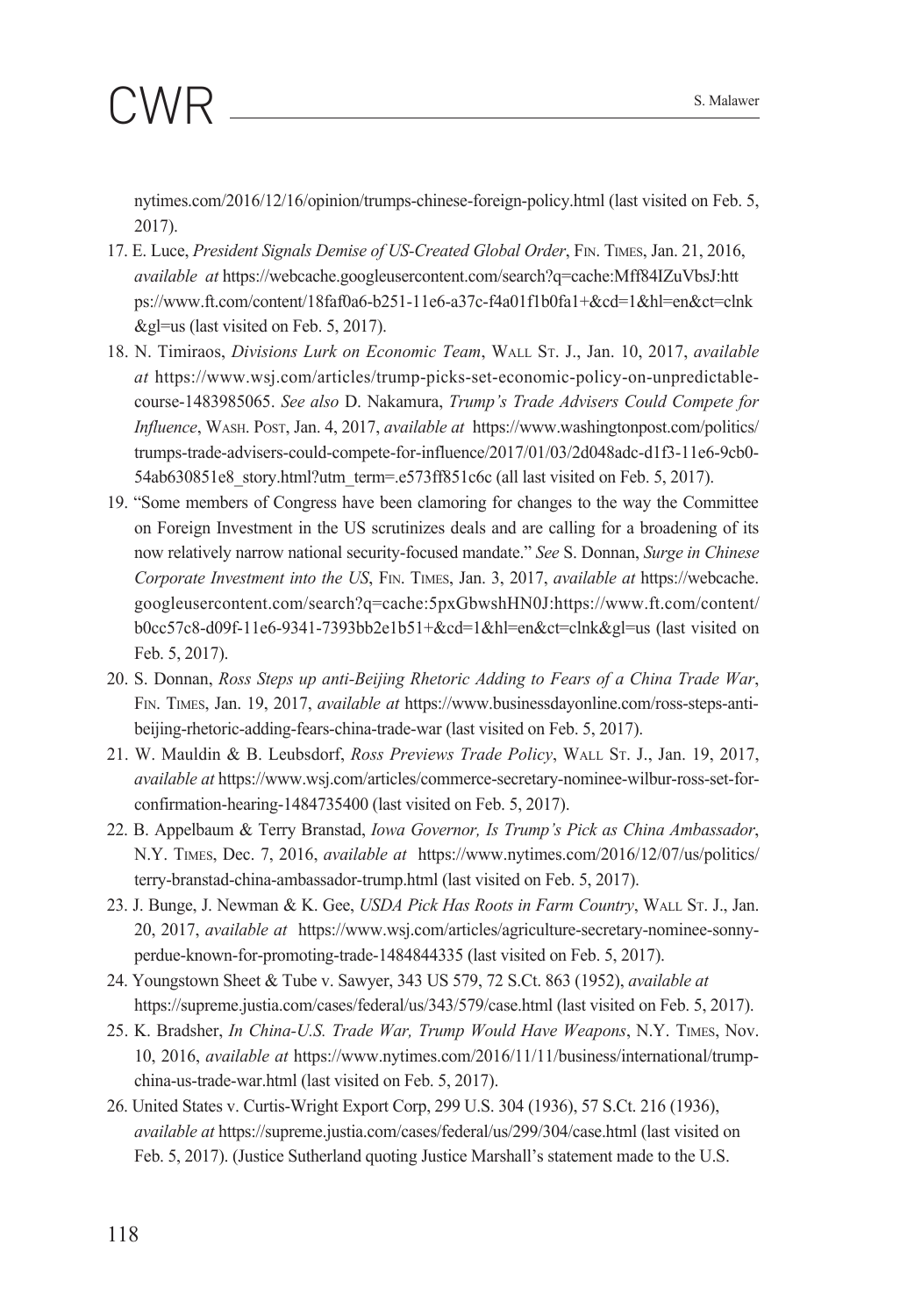Congress in 1800).

- 27. Committee of Ways and Means, Compilation of U.S. Trade Statutes (2013), *available at* https://waysandmeans.house.gov/UploadedFiles/2013\_Blue\_Book\_.pdf (last visited on Feb. 5, 2017).
- 28. P. Gramm & M. Solon, *Understanding the Trump Trade Agenda*, Wall St. J., Dec. 1, 2016, *available at* https://www.wsj.com/articles/understanding-the-trump-trade-agenda-1480638501(last visited on Feb. 5, 2017).
- 29. J. Lyons & W. Mauldin, *Remaking Global Trade Brings New Risks*, WALL St. J., Jan. 25, 2017, *available at* https://www.wsj.com/articles/trump-places-tall-order-ontrade-1485279458 (last visited on Feb. 5, 2017).
- 30. R. Samuelson, *The New World Order, 2017*, Wash. Post, Jan. 2, 2017, *available at* https:// www.washingtonpost.com/opinions/the-new-world-order/2017/01/01/fc54c3e6-ce9d-11e6 a747-d03044780a02\_story.html?utm\_term=.ac34b52c3834 (last visited on Feb. 5, 2017).
- 31. FT View, *Donald Trump's Dangerous Delusions on Trade*, Fin. Times, Nov. 14, 2016, *available at* https://www.ft.com/content/356e6968-a822-11e6-8b69-02899e8bd9d1(last visited on Feb. 5, 2017).
- 32. Presidential Memorandum Regarding Withdrawal of the United States from the Trans-Pacific Partnership Negotiations and Agreement, *available at* https://www.whitehouse. gov/the-press-office/2017/01/23/presidential-memorandum-regarding-withdrawal-unitedstates-trans-pacific *See also* The larger shock in TPP's failure is the symbolism of the U.S. withdrawing from global trade leadership. *See also* Editorial, *Trumps Pacific Trade Retreat*, Wall St. J., Jan. 24, 2017, *available at* https://www.wsj.com/articles/trumps-pacific-traderetreat-1485216787 (all last visited on Feb. 5, 2017).
- 33. The United States Officially Withdraws from the Trans-Pacific Partnership, USTR Press Release, July 30, 2017, *available at* https://ustr.gov/about-us/policy-offices/press-office/ press-releases/2017/january/US-Withdraws-From-TPP (last visited on Feb. 5, 2017).
- 34. P. Baker, *Upending Trade Policies, Trump Scraps Asia Pact*, N.Y. Times, Jan. 24, 2017, *available at* https://www.nytimes.com/2017/01/23/us/politics/tpp-trump-trade-nafta.html?\_ r=0 (last visited on Feb. 5, 2017).
- 35. Editorial, *Opening Salvos in a New Trade War*, N.Y. Times, Jan. 24, 2017, *available at* https://www.nytimes.com/2017/01/23/opinion/opening-salvos-in-president-trumps-tradewar.html(last visited on Feb. 5, 2017).
- 36. J. Chin, *China Says It Is Ready to Take Lead Role*, Wall St. J., Jan. 24, 2017, *available at* https://www.wsj.com/articles/china-says-prepared-to-lead-global-economy-ifnecessary-1485178890 (last visited on Feb. 5, 2017).
- 37. J. Bacchus, *Trump's Challenge to the WTO*, Wall St. J., Jan. 5, 2017, *available at* https:// www.wsj.com/articles/trumps-challenge-to-the-wto-1483551994 (last visited on Feb. 5, 2017).
- 38. N. Irwin, *What Will Trump Trade Policy Actually Look Like? Three Possibilities*, N.Y.